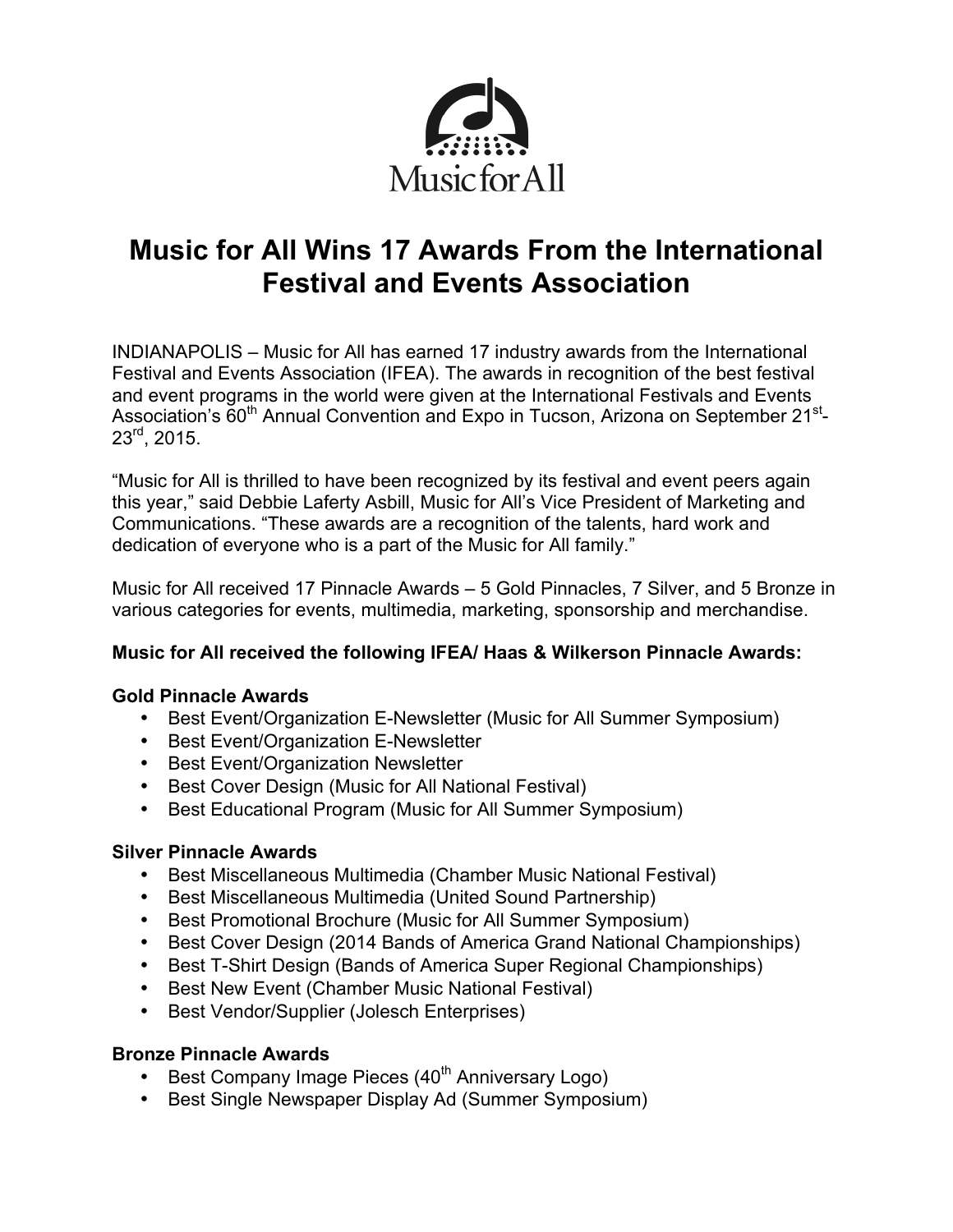- Best Event Promotional Photograph (Bands of America Grand National Championships)
- Best Miscellaneous Clothing (Bands of America Grand National Championships)
- Best Event Within an Existing Festival (Future Music Educators' Experience)

The International Festivals and Events Association has more than 2,000 member festivals from around the world. Each year, the IFEA Pinnacle Awards competition honors the best special events, festival materials, promotions and ideas among the organization's membership. Winning entries came from organizations as diverse as the 500 Festival, Indianapolis, IN; Kentucky Derby Festival, Louisville, KY; Des Moines Arts Festival, Des Moines, IA; Cherry Creek Arts Festival, Denver, CO and the Pasadena Tournament of Roses, Pasadena, CA. International contenders included such diverse event organizations as the Seoul Lantern Festival, Seoul, South Korea and the World Gourmet Summit, Singapore.

# **About Music for All**

Celebrating its  $40<sup>th</sup>$  Anniversary in 2015, Music for All (MFA) is one of the nation's largest and most influential organizations in support of active music making. Since 1975, MFA, through its Bands of America and Orchestra America programs, has been a destination and set the standard for scholastic music ensemble performance and music education advocacy. As a 501(c)(3) nonprofit educational organization, MFA's mission is to create, provide and expand positively life-changing experiences through music for all. MFA's vision is to be a catalyst to ensure that every child in America has access and opportunity for active music-making in their scholastic environment. MFA's programs include 20+ annual events, including the Bands of America Grand National Championships and Regional Championships for marching band, the Music for All Summer Symposium camp for students and teachers, the Music for All National Festival for concert bands, orchestra, jazz and percussion ensembles and national honor bands and orchestras.

# **About IFEA**

Headquartered in Boise, Idaho, the International Festivals & Events Association (IFEA) is The Premiere Association Supporting and Enabling Festival & Event Professionals Worldwide. In partnership with global affiliates under the umbrellas of IFEA Africa, IFEA Asia, IFEA Australia, IFEA Europe, IFEA Latin America, IFEA Middle East (MENASA), and IFEA North America, the organization's common vision is for "A Globally United Industry that Touches Lives in a Positive Way through Celebration." The Association offers the most complete source of ideas, resources, information, education and networking for festival and event professionals worldwide. For a complete list of winners and more information on the IFEA, go to www.ifea.com.

# **Music for All Sponsors**

Music for All efforts are supported through sponsorships, including current partnerships with National Presenting Sponsor Yamaha Corporation of America; Official Uniform Sponsor Fred J. Miller, Inc.; Official Performance Equipment Sponsor Wenger Corporation; Official Student Travel Partner Music Travel Consultants; Title Sponsor of Texas Championships, Texas Dairy Queen®; Corporate Sponsors Visit Indy and the City of Indianapolis, Vic Firth Company, Zildjian and United States Marine Drum & Bugle Corp, Strategic Advocacy Partner, NAMM; Associate Sponsors DANSR, Remo, Inc., Tresona Multimedia, Director's Showcase International, Delivra and Woodwind &